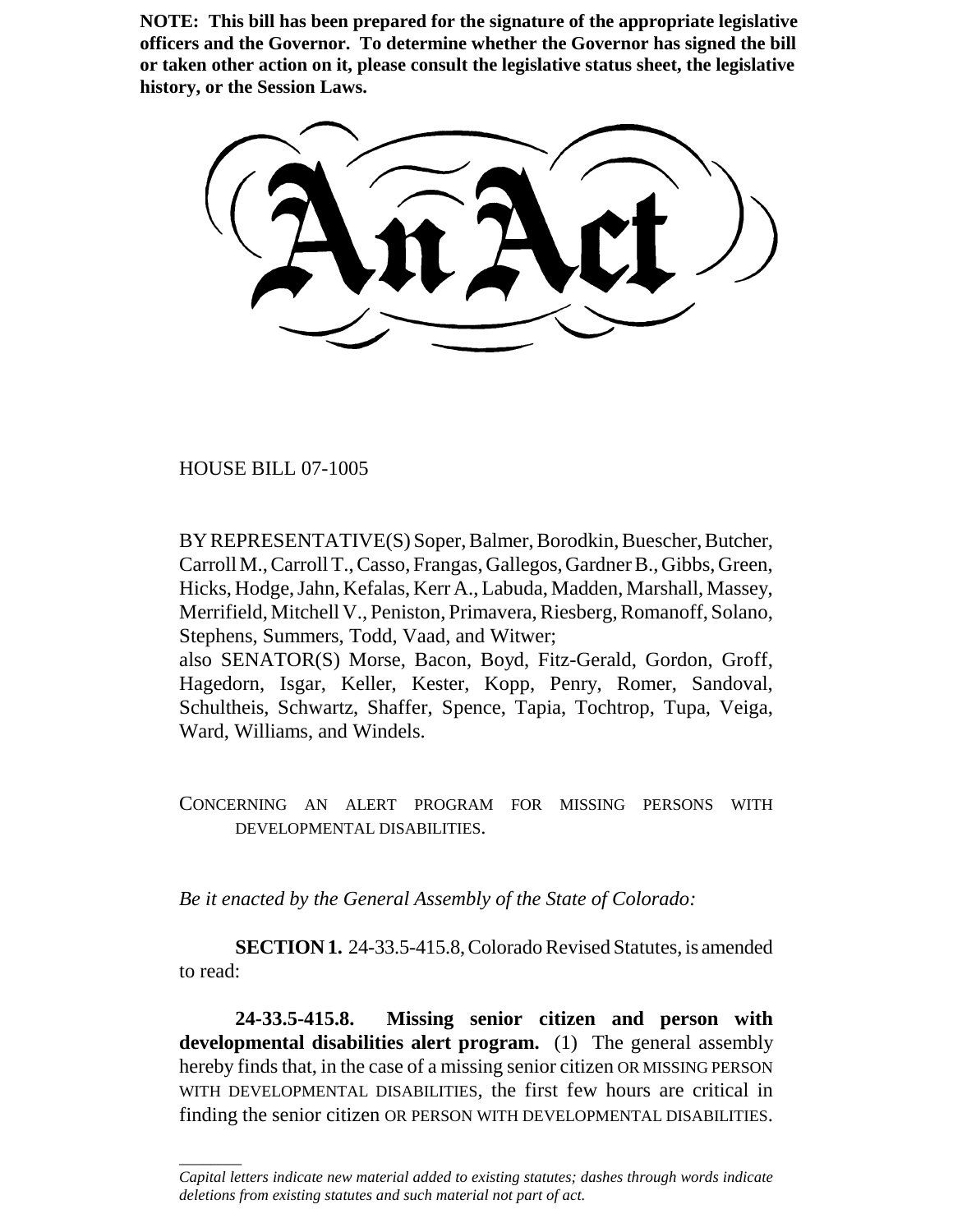To aid in the identification and location of missing senior citizens AND MISSING PERSONS WITH DEVELOPMENTAL DISABILITIES, there is hereby created the missing senior citizen AND MISSING PERSON WITH DEVELOPMENTAL DISABILITIES alert program, referred to in this section as the "program", to be implemented by the bureau. The program shall be a coordinated effort among the bureau, local law enforcement agencies, and the state's public and commercial television and radio broadcasters.

(2) For the purposes of this section:

(a) "MISSING PERSON WITH DEVELOPMENTAL DISABILITIES" MEANS A PERSON:

(I) WHOSE WHEREABOUTS ARE UNKNOWN;

(II) WHOSE DOMICILE AT THE TIME HE OR SHE IS REPORTED MISSING IS COLORADO;

(III) WHO HAS A VERIFIED DEVELOPMENTAL DISABILITY; AND

(IV) WHOSE DISAPPEARANCE POSES A CREDIBLE THREAT TO THE SAFETY AND HEALTH OF HIMSELF OR HERSELF, AS DETERMINED BY A LOCAL LAW ENFORCEMENT AGENCY.

(b) "Missing senior citizen" means a person:

 $(a)$  (I) Whose whereabouts are unknown;

 $(b)$  (II) Whose domicile at the time he or she is reported missing is Colorado;

 $\langle \overline{c} \rangle$  (III) Whose age at the time he or she is first reported missing is sixty years of age or older and who has a verified impaired mental condition; and

 $(d)$  (IV) Whose disappearance poses a credible threat to the safety and health of the person, as determined by a local law enforcement agency.

(3) (a) The bureau shall implement the program as provided in this subsection (3) and pursuant to rules promulgated as provided in subsection

## PAGE 2-HOUSE BILL 07-1005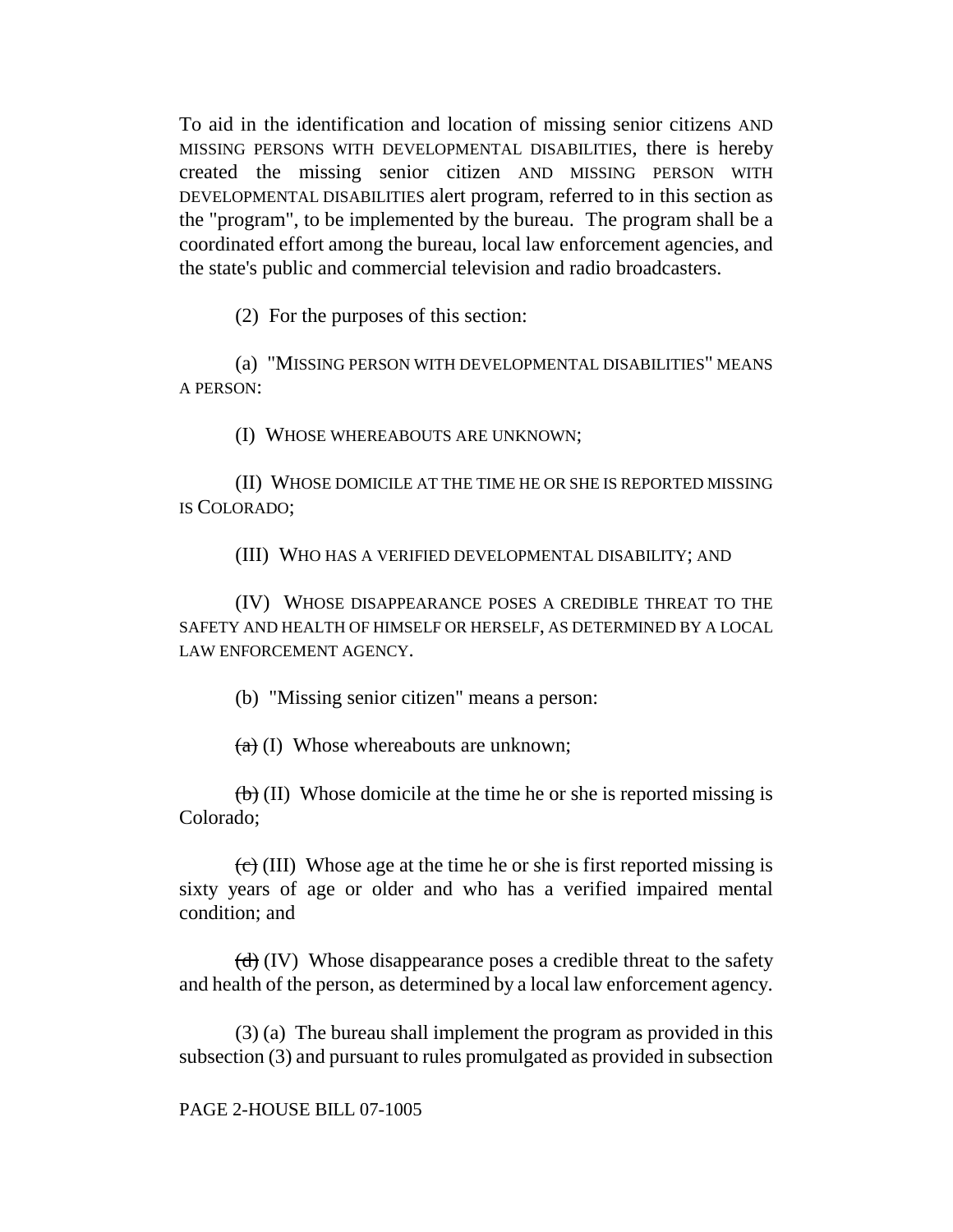(4) of this section.

(b) (I) When a local law enforcement agency receives notice that a senior citizen is missing, the agency shall require the senior citizen's family or legal guardian to provide documentation of the senior citizen's impaired mental condition. The agency may follow a procedure established by rule to verify the senior citizen is missing and has an impaired mental condition. Once the local law enforcement agency verifies the senior citizen is missing and has a verified impaired mental condition, the local law enforcement agency may notify the bureau.

(II) WHEN A LOCAL LAW ENFORCEMENT AGENCY RECEIVES NOTICE THAT A PERSON WITH DEVELOPMENTAL DISABILITIES IS MISSING, THE AGENCY SHALL REQUIRE THE FAMILY, LEGAL GUARDIAN, OR SERVICE PROVIDER OF THE MISSING PERSON WITH DEVELOPMENTAL DISABILITIES TO PROVIDE DOCUMENTATION OF THE PERSON'S DEVELOPMENTAL DISABILITY. THE AGENCY MAY FOLLOW A PROCEDURE ESTABLISHED BY RULE TO VERIFY THE PERSON IS MISSING AND HAS A DEVELOPMENTAL DISABILITY. ONCE THE LOCAL LAW ENFORCEMENT AGENCY VERIFIES THE PERSON WITH DEVELOPMENTAL DISABILITIES IS MISSING, THE LOCAL LAW ENFORCEMENT AGENCY MAY NOTIFY THE BUREAU.

(c) When notified by a local law enforcement agency that a senior citizen is missing and has a verified impaired mental condition OR A PERSON WITH DEVELOPMENTAL DISABILITIES IS MISSING, the bureau shall confirm the accuracy of the information and then issue an alert.

(d) The alert shall be sent to designated media outlets in Colorado. Participating radio stations, television stations, and other media outlets may issue the alert at designated intervals as specified by rule.

(e) The alert shall include all appropriate information from the local law enforcement agency that may assist in the safe recovery of the missing senior citizen OR MISSING PERSON WITH DEVELOPMENTAL DISABILITIES and a statement instructing anyone with information related to the missing senior citizen OR MISSING PERSON WITH DEVELOPMENTAL DISABILITIES to contact his or her local law enforcement agency.

(f) The alert shall be cancelled upon bureau notification that the missing senior citizen OR MISSING PERSON WITH DEVELOPMENTAL

## PAGE 3-HOUSE BILL 07-1005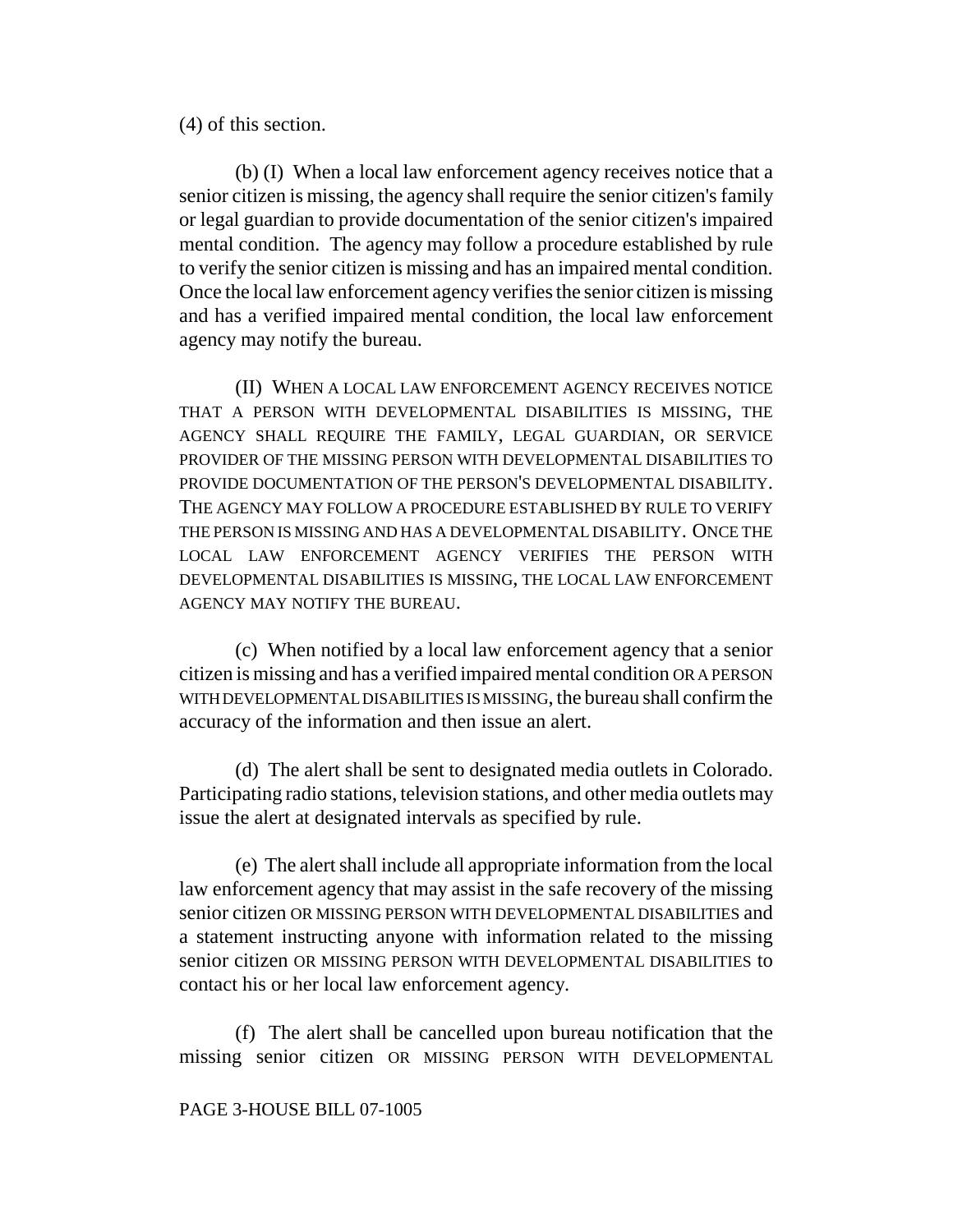DISABILITIES has been found or at the end of the notification period, whichever occurs first. A local law enforcement agency that locates a missing senior citizen OR MISSING PERSON WITH DEVELOPMENTAL DISABILITIES who is the subject of an alert shall notify the bureau; as soon as possible that the missing senior citizen OR MISSING PERSON WITH DEVELOPMENTAL DISABILITIES has been located.

(4) The executive director of the department of public safety shall promulgate rules in accordance with the "State Administrative Procedure Act", article 4 of this title, for the implementation of the program. The rules shall include, but need not be limited to:

(a) Procedures for a local law enforcement agency to use to verify whether a senior citizen OR PERSON WITH DEVELOPMENTAL DISABILITIES is missing and to verify whether a senior citizen has an impaired mental condition OR A PERSON HAS A DEVELOPMENTAL DISABILITY and the circumstances under which the agency shall report the missing senior citizen OR MISSING PERSON WITH DEVELOPMENTAL DISABILITIES to the bureau;

(b) The process to be followed by the bureau in confirming the local law enforcement agency's information;

(c) The process for reporting the information to designated media outlets in Colorado; and

(d) Any additional processes concerning implementation of the program.

**SECTION 2. Safety clause.** The general assembly hereby finds,